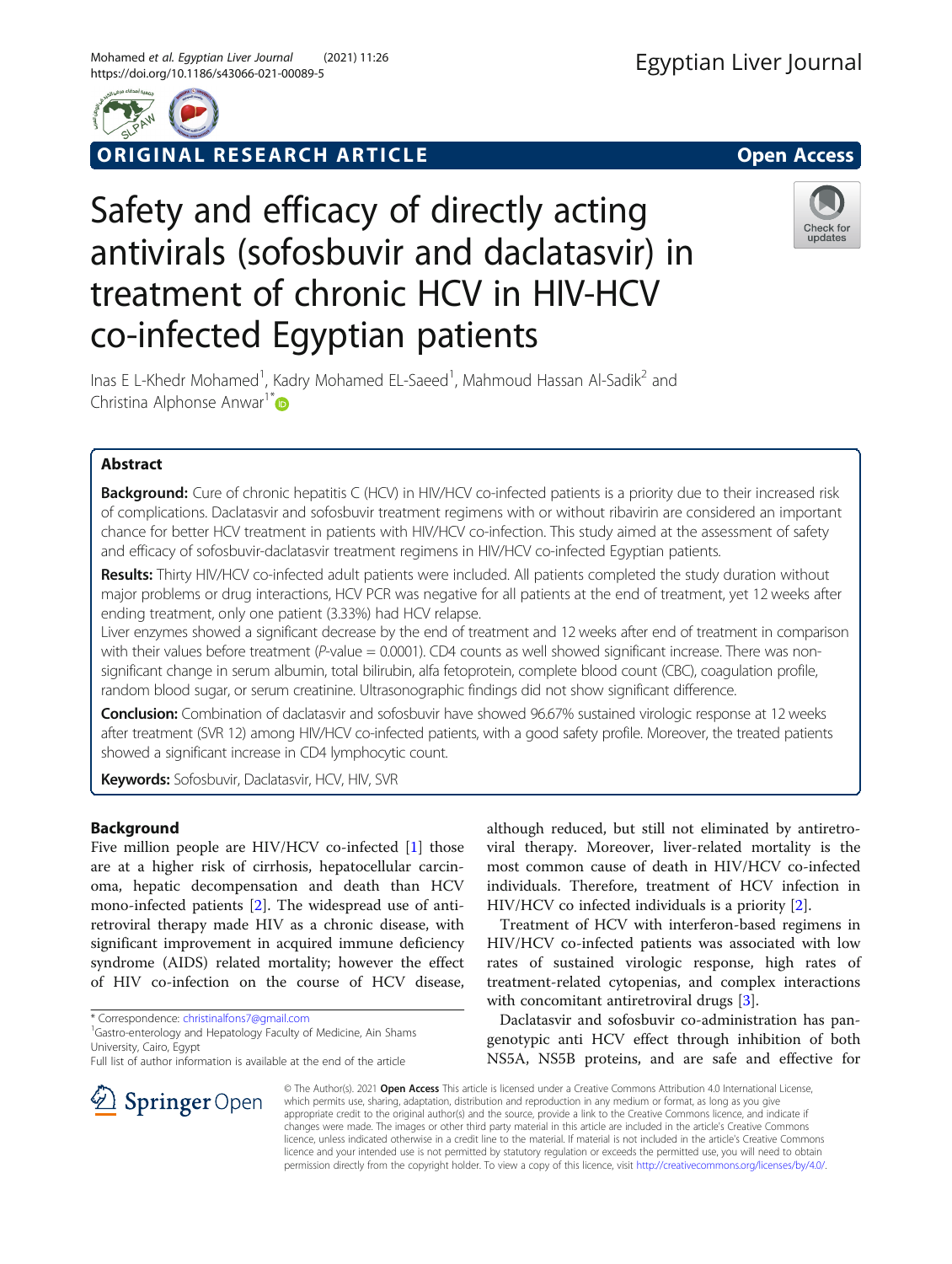treatment of chronic hepatitis C genotype 4 infected patients with minimal adverse events [\[4](#page-3-0)]. According to literature, 93% of HCV infected patients in Egypt are infected with genotype 4 [[5\]](#page-3-0).

Daclatasvir and sofosbuvir have limited pharmacokinetic interactions with antiretroviral drugs, and dose adjustments for daclatasvir in patients receiving moderate inducers or strong inhibitors of cytochrome P-450 3A4 are straightforward. Thus, this combination may be valuable for treating patients with HIV/HCV co-infection  $[6]$  $[6]$ .

To our knowledge, safety and efficacy of DAA on Egyptian HIV/HCV co infected patients receiving antiretroviral treatment is not well studied. So we conducted this study aiming at assessing safety and efficacy of daclatasvir plus sofosbuvir regimens in treatment of chronic HCV in HIV/HCV co-infected Egyptian patients.

# **Methods**

A prospective cohort study has been performed on 30 HIV/HCV co-infected adult Egyptian patients receiving treatment at Abbasia Fever Hospital in the period from July 2019 to February 2020.

Included patients were adults (age > 18), HCV infected patients (fulfilling NCCVH criteria for DAA treatment protocols) and were already on anti-retroviral drugs for HIV.

The following patients were excluded from the study according to NCCVH protocol: hepatocellular carcinoma, Child C, thrombocytopenic (platelets< 50000), HBsAg positive, Advanced HIV (CD4< 200), pregnant, uncontrolled diabetic (HbA1c > 9%), end stage renal disease ( Glomerular filtration rate< 30) patients.

Subjected patients were already receiving highly active antiretroviral therapy (HAART), According to Al-Abbassia Fever Hospital protocol and Egyptian national guidelines for antiretroviral therapy, December 2017: efavirenz 600 mg one tablet daily + truvada (tenofovir 300 mg + emtricitabine 200 mg) one tablet daily.

Concerning directly acting anti-viral drug regimen; 25 patients (83.30%) were easy to treat according to NCCV H criteria and received sofosbuvir (400 mg/day) + daclatasvir (90 mg/day) for 12 weeks while only 5 patients were considered to be difficult to treat (due to thrombocytopenia, PLT: 50,000–149,000) and received sofosbuvir (400 mg/day) + daclatasvir (90 mg/day) + ribavirin (800 mg/day) for 12 weeks.

All participants were subjected to full history taking, clinical examination, laboratory investigations (including complete blood count (CBC), alanine aminotransferase (ALT), aspartate aminotransferase (AST), serum bilirubin, serum albumin, prothrombin time (PT), international normalized ratio (INR), alfa feto protein (AFP),

serum creatinine, random blood sugar, quantitative PCR for HCV and HIV, CD4 T-lymphocyte count) and abdominal ultrasonography .

Patients were under regular follow-up during the study period (before the start of treatment, at the end of treatment and after12 weeks) by clinical examination and laboratory assessment.

Statistical analysis was conducted by using statistical SPSS Package program version 24 for Windows (SPSS, Inc., Chicago, IL) including the mean and standard deviation for all quantitative variables, number and percentage for all qualitative variables, normality test of data using Shapiro-Wilk test was used, Levene's test for testing the homogeneity of variance. Chi-square test  $(\chi^2)$ test), Independent  $t$ -test to compare two groups for all quantitative variables, one-way analysis of variance (ANOVA-test). Quantitative data was screened, normality test of data using Shapiro-Wilk test was used, Levene's test for testing the homogeneity of variance. All statistical analysis was significant at 0.05 level of probability ( $P \le 0.05$ ). Quantitative data was screened, normality test of data using Shapiro-Wilk test was used, Levene's test for testing the homogeneity of variance.

# Ethics approval and consent to participate

This study had been performed in accordance with the ethical standards. Faculty of Medicine, Ain Shams University Ethical Committee approval was taken before starting the study, and the study protocol conforms to the ethical guidelines of the 1975 Declaration of Helsinki. A written consent was obtained from each participant.

# Results

Thirty HIV/HCV co-infected patients, their ages ranged between 21 and 46 years, 80% of them were males, almost half of the patients were married and 86 % were unemployed. 50% of them were smokers and IV addicts. All enrolled patients were Child A, all of them completed the study duration without any major problems, quantitative HCV PCR was negative for all patients at the end of treatment, yet 12 weeks after ending treatment only one patient (3.33%) had HCV relapse.

With regard to route of HIV infection, the commonest was through intravenous drug abuse in 53.3%, different sexual routes in 20%, blood transfusion in 10%, and the rest was not identified.

As regard laboratory data before, after, and 12 weeks of end of treatment, there was no statistically significant differences on comparing values for CBC, coagulation profile, random blood sugar, or serum creatinine.

In addition, Ultrasonographic findings did not show any statistically significant difference throughout the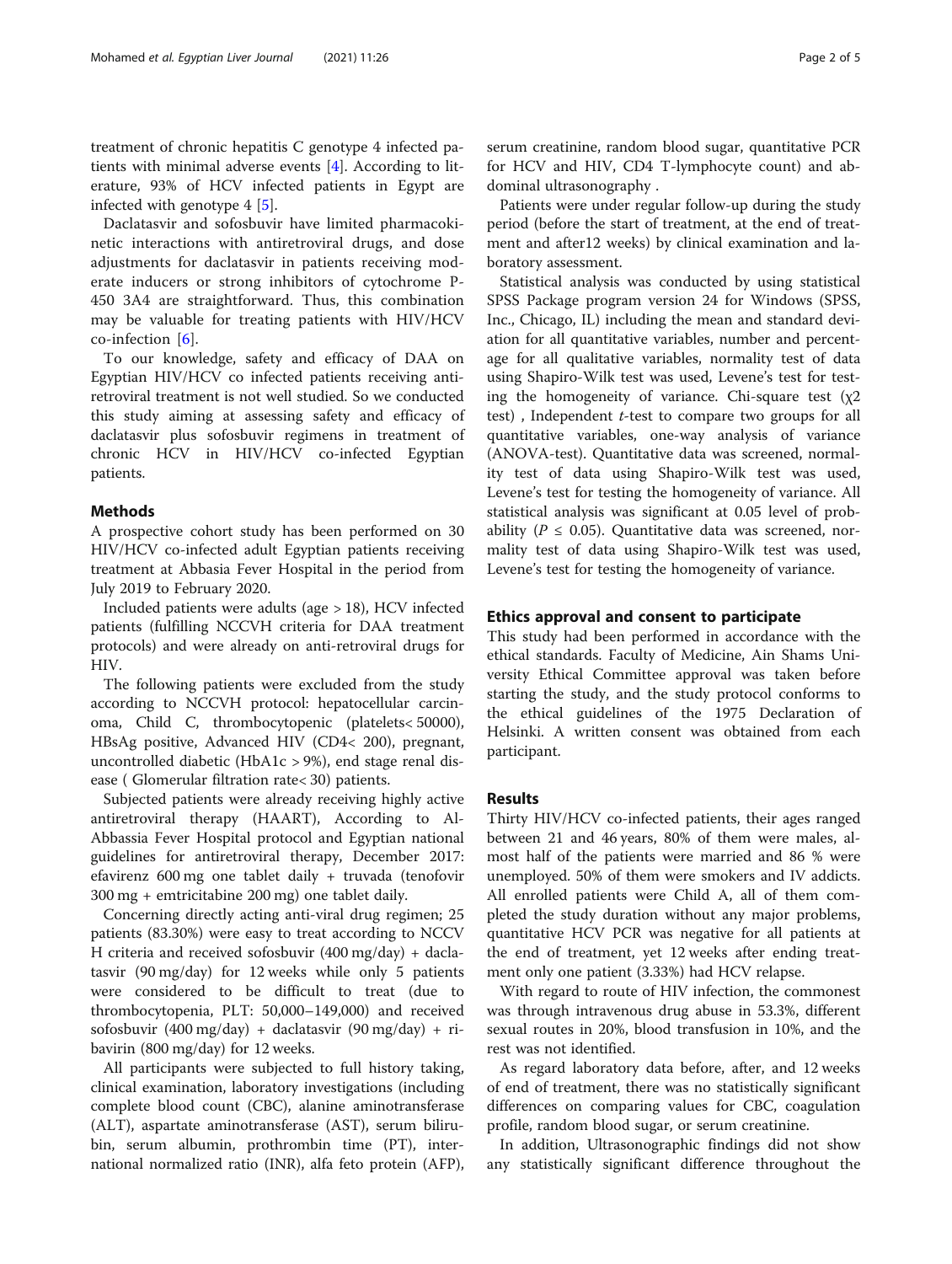study duration (liver parenchyma, portal vein diameter, spleen, ascites, hepatic focal lesions).

On pair-wise comparison, there was a significant decrease in ALT and AST levels by the end of treatment and 12 weeks after treatment in comparison with ALT and AST levels before treatment (P-value: 0.0001). Yet there was non-significant change in serum albumin, total bilirubin, alfa fetoprotein (Table 1).

Difference between CD4 lymphocytic counts before, at the end and 3 months after end of treatment was highly significant ( $p$  value = 0.0001).

With respect to adverse effects of both drug regimens, fatigue (73.33%), headache (46.67%), insomnia (33.33%), diarrhea (23.33%), nausea (20.00%), and pruritus (13.33%) were the most commonly documented adverse effects, yet there was no reported severe adverse effects requiring drug discontinuation or hospitalization.

# **Discussion**

Although effect of HIV co-infection on the course of HCV disease is reduced but yet not eliminated by antiretroviral therapy and liver-related mortality is still considered the most common cause of death in HIV/HCV co-infected individuals [\[2](#page-3-0)].

Poor adherence of patients with HIV/HCV coinfection receiving HCV antiviral therapy owing to lots of ongoing challenges was reported by Grebely et al. (2012) [[7\]](#page-3-0).

HIV coinfection negatively impacts both sustained virological response and viral kinetics during treatment with pegylated interferon plus ribavirine in subjects infected with HCV genotype 1 or 4. Yet directly acting antivirals has narrowed the gap in SVR between HIV/HCV co-infected and HCV mono-infected persons for most of the used directly acting antiviral drug combinations [\[8](#page-3-0)].

Accordingly, treatment of HCV infection in HIV/HCV coinfected individuals is a priority.

In the current study, thirty HIV–HCV coinfected patients with mean age 33.8 years received 12 weeks of daclatasvir plus sofosbuvir with or without ribavirin. 96.67% of them had a sustained virologic response at week 12 post treatment (SVR 12). This matches with

Wyles et al. (2015) [\[9](#page-3-0)] study that revealed SVR rate of 97% when the same combinations of DAAs were evaluated in patients co-infected with HIV and HCV. Yet our results are higher than the results of Milazzo and his colleges (2017) [\[10](#page-3-0)] and Hezode et al. (2016) [\[11](#page-3-0)] in their real life studies showing that the SVR 12 in HIV/ HCV co-infected patients receiving antivirals was about 91% SVR. This difference may be due to genotypic variance or patient compliance.

In the current study, all patients were receiving antiretroviral combination of truvada (tenofovir+emtricitabine) and efavirenz. As regards drug-drug interactions, there were no drug interactions between DAAs and ARVs. No patient discontinued treatment because of drug-drug interactions. No modifications in HIV therapy were needed with the receipt of daclatasvir or sofosbuvir during treatment in our study and we administered a 90 mg dose of daclatasvir with efavirenz according to Garimella et al. (2016) [[12\]](#page-4-0). This agrees with Panel et al. (2015) [[13\]](#page-4-0) who found that both daclatasvir and sofosbuvir have limited pharmacokinetic interactions with other antiretroviral drugs.

As regards achieving SVR on CD4 count, in our study, there was a significant increase in CD4 count in treated patients; Dazley et al. (2015) [\[14](#page-4-0)] agreed with our study. This matches with Sarah et al. [\[15](#page-4-0)], who documented that the use of DAA therapy in HIV-HCV co-infected patients resulted in a significant increase in CD4 count in patients with pre-DAA CD4  $<$  350 cells/mm<sup>3</sup>. This can be explained by the persistent immune activation and CD4 T cell apoptosis involved with HCV infection in the co-infected patients  $[16]$  $[16]$ , this activation decreases in response to the success of the HCV treatment (Table [2](#page-3-0)).

As regards efficacy, a significant decrease in ALT and AST over time in the studied patients 12 weeks after the end of treatment, this agrees with Elsharkawy et al. (2017) [[17,](#page-4-0) [18\]](#page-4-0). This came in accordance with one previ-ous study by Mehta et al. in 201 7[\[19\]](#page-4-0) who studied safety and efficacy of the same regimen in B-Thalassemia major patients with chronic HCV, where responders showed significant improvement in AST and ALT values

Table 1 Comparison of liver function tests findings before, after, and 12 weeks after end of treatment

| <b>Items</b>     | Liver function tests findings (mean $\pm$ SD) |                             |                 |                        |                 |
|------------------|-----------------------------------------------|-----------------------------|-----------------|------------------------|-----------------|
|                  | Alanine amino transferase                     | Aspartate amino transferase | Serum albumin   | <b>Total bilirubin</b> | afetoprotein    |
| Before treatment | $54.80 + 39.10$                               | 52.20±39.93                 | $4.13 \pm 0.38$ | $0.86 \pm 0.25$        | $7.13 \pm 5.02$ |
| End of treatment | $30.90 + 11.91$                               | $32.20 + 10.31$             | $4.06 + 0.29$ 0 | $0.88 + 0.27$          | $6.76 \pm 3.42$ |
| SVR at 12 weeks  | 28.23+10.49                                   | 30.28±10.46                 | $4.14 + 0.24$   | $0.76 + 0.22$          | $6.75 \pm 3.83$ |
| F-value          | 10.815                                        | 7.319                       | 0.588           | 1.175                  | 0.081           |
| $P$ -value       | 0.0001                                        | 0.001                       | 0.557           | 0.180                  | 0.923           |
| Significance     |                                               |                             | <b>NS</b>       | <b>NS</b>              | <b>NS</b>       |

SD standard deviation, P-value probability, S significant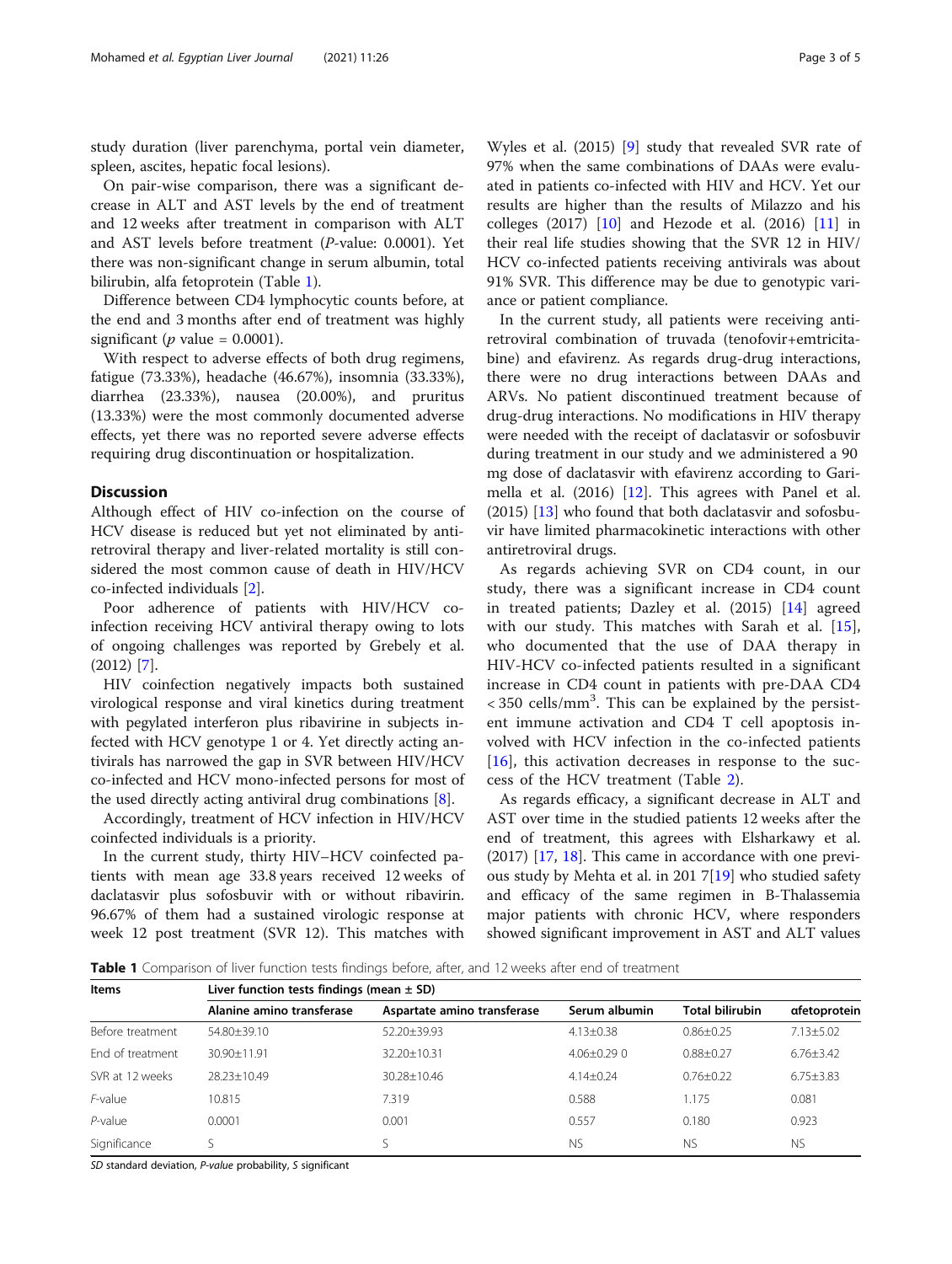<span id="page-3-0"></span>Table 2 CD4 lymphocytic level changes before and after treatment

| <b>Items</b>     | CD4 lymphocytic count (mean $\pm$ SD) |
|------------------|---------------------------------------|
| Before treatment | $310.60 + 89.9$                       |
| Fnd of treatment | 385.90 +108.71                        |
| SVR at 12 weeks  | $445.13 + 125.44$                     |
| F-value          | 11.482                                |
| $P$ -value       | 0.0001                                |
| Significance     | ς                                     |

SD standard deviation, P-value probability, S significant

compared to pretreatment values after 12 weeks of treatment which indicates Sof/Dac role in improving necroinflammation in patients with chronic HCV [\[19\]](#page-4-0).

Daclatasvir plus sofosbuvir combination regimen was well tolerated with no reported serious adverse events and no discontinuations, The majority of events observed were categorized as mild or moderate as (fatigue 73.33%, headache 46.67%, nausea 20% and GI upset by 23.33%). This was similar to what was reported by Sulkowski et al. (2014) [[20](#page-4-0)–[22](#page-4-0)] about safety of DAAs in HIV/HCV co-infected patients and what was reported by Wyles et al. (2015) [9] about the safety of daclatasvir plus sofosbuvir combination in co-infected patients.

#### Limitation

Our study is limited by the small sample size, short observation period, and that all cases were studied in a single center.

## Conclusion

Combination of daclatasvir and sofosbuvir have showed 96.67% sustained virologic response at 12 weeks after treatment (SVR 12) among HIV/HCV co-infected patients, with a very good safety profile. Moreover, the treated patients showed a significant increase in CD4 count. Accordingly, HIV/HCV co-infected patients should be treated with sofosbuvir and daclatesvir containing regimens.

## Abbreviations

HIV: Human immune deficiency virus; HCV: Hepatitis C virus; ALT: Alanine amino tranaminase; AST: Aspartate amino tranaminase; SVR: Sustained virological response; PCR: Polymerase chain reaction; CBC: Complete blood count; CD4: Cluster of differentiation; NS: Non-structural protein; DAA: Directly acting antiviral drugs; NCCVH: National Committee for the Control of Viral Hepatitis; HBsAg: Hepatitis B surface antigen

#### Acknowledgements

Thanks should be applied to Fever hospital staff due to their help in facilitating data collection.

#### Authors' contributions

KE: Final approval of the version to be published. IE: Critical revision of the article. MH: Data collection, data analysis, and interpretation. CA: Conception or design of the work and drafting the article. All authors have read and approved the manuscript.

### Funding

No funding was obtained for this study

#### Availability of data and materials

The datasets and/or analyzed during the current study are available from the corresponding author on reasonable request.

## **Declarations**

#### Ethics approval and consent to participate

This study had been performed in accordance with the ethical standards. Faculty of Medicine, Ain Shams University Ethical Committee approval was taken before starting the study, and the study protocol conforms to the ethical guidelines of the 1975 Declaration of Helsinki. A written consent was obtained from each participant.

#### Consent for publication

Not applicable

#### Competing interests

The authors declare that they have no competing interests.

#### Author details

<sup>1</sup>Gastro-enterology and Hepatology Faculty of Medicine, Ain Shams University, Cairo, Egypt. <sup>2</sup>Abbassia Fever Hospital, Cairo, Egypt.

## Received: 18 January 2021 Accepted: 10 March 2021 Published online: 09 April 2021

#### References

- 1. UNAIDS (2014): Report on the Global AID Epidemic. Retrieved from: [http://](http://www.data.unaids.org/pub/) [www.data.unaids.org/pub/](http://www.data.unaids.org/pub/) GlobalReport/2014.
- 2. Smith CJ, Ryom L, Weber R, Morlat P, Pradier C, Reiss P, Kowalska JD, de Wit S, Law M, el Sadr W, Kirk O, Friis-Moller N, Monforte A'A, Phillips AN, Sabin CA, Lundgren JD (2014) Trends in underlying causes of death in people with HIV from 1999 to 2011 (D: A: D): a multicohort collaboration. The Lancet 384(9939):241–248. [https://doi.org/10.1016/S0140-6736\(14\)60604-8](https://doi.org/10.1016/S0140-6736(14)60604-8)
- 3. Sulkowski MS, Thomas DL (2003) Hepatitis C in the HIV-infected person. Annals of internal medicine 138(3):197–207. [https://doi.org/10.7326/0003-4](https://doi.org/10.7326/0003-4819-138-3-200302040-00012) [819-138-3-200302040-00012](https://doi.org/10.7326/0003-4819-138-3-200302040-00012)
- 4. Ossama Ashraf Ahmed, Eslam Safwat, Mohamed Omar Khalifa et al., Sofosbuvir Plus Daclatasvir in Treatment of Chronic Hepatitis C Genotype 4 Infection in a Cohort of Egyptian Patients: An Experiment the Size of Egyptian Village. Int J Hepatol. 2018;2018:9616234. doi: 10.1155/2018/ 9616234.
- 5. Gower E, Estes C, Blach S et al (2014) Global Epidemiology and genotype distribution of the hepatitis C virus infection. J Hepatol 61(1)
- 6. Bifano M, Hwang C, Oosterhuis B et al (2013) Assessment of pharmacokinetic interactions of the HCV NS5A replication complex inhibitor daclatasvir with antiretroviral agents: ritonavir-boosted atazanavir, efavirenz and tenofovir. Antivir Ther 18(7):931–940
- 7. Grebely J, Hellard M, Applegate T et al (2012) Virological responses during treatment for recent hepatitis C virus: potential benefit for ribavirin use in HCV/HIV co-infection. AIDS (London, England) 26(13):1653
- 8. Monje-Agudo A, Castro-Iglesias A, Rivero-Juárez et al (2015) Impact of HIV infection on sustained virological response to treatment against hepatitis C virus with pegylated interferon plus ribavirin. Eurobian J Clin Microbiol Infect Dis:1929–1936
- 9. Wyles DL, Ruane PJ, Sulkowski MS, Dieterich D, Luetkemeyer A, Morgan TR, Sherman KE, Dretler R, Fishbein D, Gathe JC Jr, Henn S, Hinestrosa F, Huynh C, McDonald C, Mills A, Overton ET, Ramgopal M, Rashbaum B, Ray G, Scarsella A, Yozviak J, McPhee F, Liu Z, Hughes E, Yin PD, Noviello S, Ackerman P (2015) Daclatasvir plus sofosbuvir for HCV in patients coinfected with HIV-1. New England J Med 373(8):714–725. [https://doi.org/1](https://doi.org/10.1056/NEJMoa1503153) [0.1056/NEJMoa1503153](https://doi.org/10.1056/NEJMoa1503153)
- 10. Milazzo L, Lai A, Calvi E, Ronzi P, Micheli V, Binda F, Ridolfo AL, Gervasoni C, Galli M, Antinori S, Sollima S (2017) Direct-acting antivirals in hepatitis C virus (HCV)-infected and HCV/HIV-coinfected patients: real-life safety and efficacy. HIV Med 18(4):284–291. <https://doi.org/10.1111/hiv.12429>
- 11. Hézode C, Abergel A, Chas J, Conti F, Cotte L, Tateo M, Alric L, Vergniol J, Tomei C, Bernard PH, Loustaud-Ratti V, Arpurt JP, Blaison D, Larrey D,